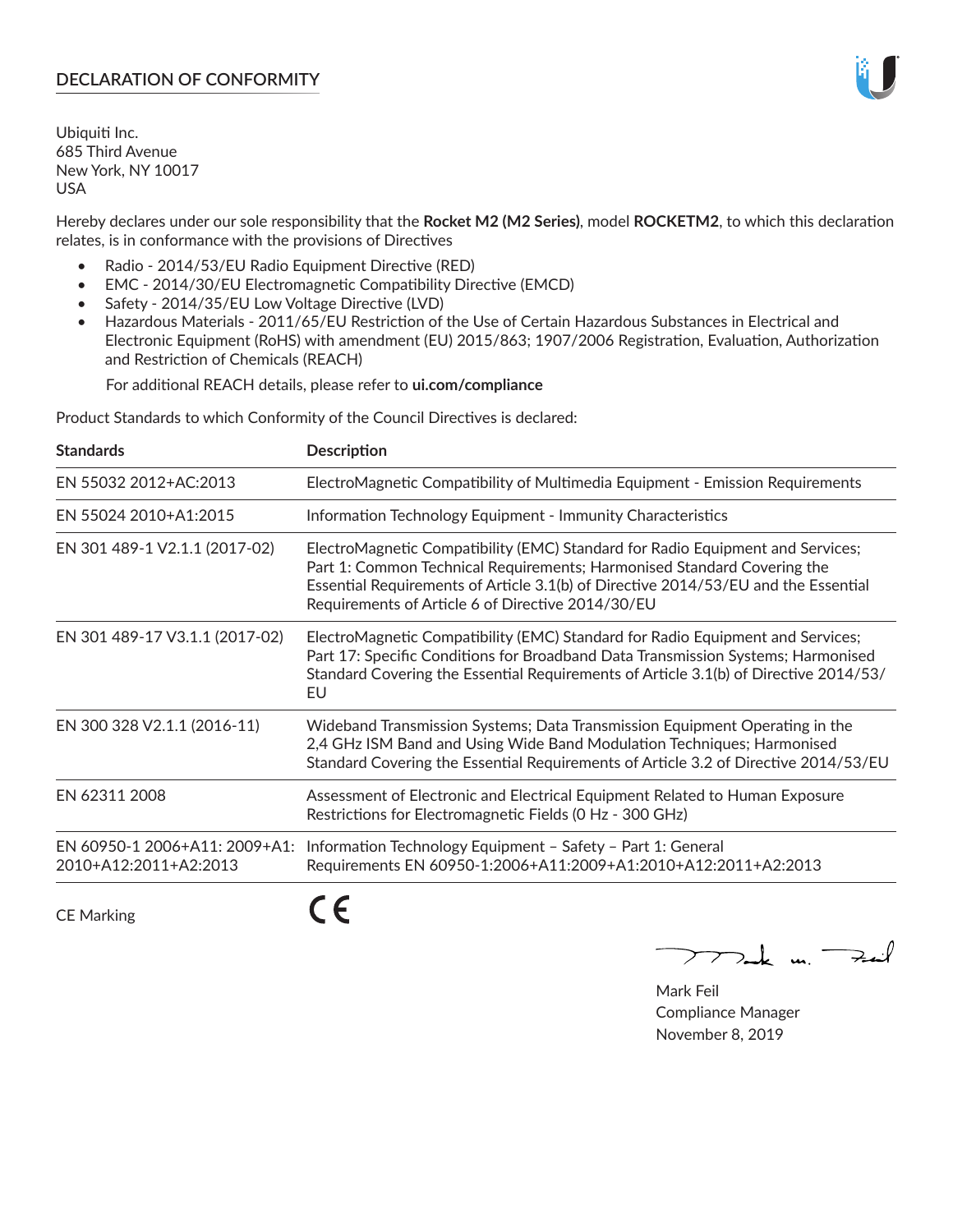# **DECLARATION OF CONFORMITY**



# **български** [Bulgarian]

С настоящото Ubiquiti декларира, че това устройство ROCKETM2 е в съответствие със съществените изисквания и други приложими разпоредби на Директиви 2014/53/EC, 2014/30/ЕС, 2014/35/ЕС.

## **Hrvatski** [Croatian]

Ubiquiti ovim putem izjavljuje da je ovaj uređaj ROCKETM2 sukladan osnovnim zahtjevima i ostalim bitnim odredbama Direktiva 2014/53/EU, 2014/30/EU, 2014/35/EU.

# **Čeština** [Czech]

Ubiquiti tímto prohlašuje, že toto ROCKETM2 zařízení, je ve shodě se základními požadavky a dalšími příslušnými ustanoveními směrnic 2014/53/EU, 2014/30/EU, 2014/35/EU.

# **Dansk** [Danish]

Hermed, Ubiquiti, erklærer at denne ROCKETM2 enhed, er i overensstemmelse med de væsentlige krav og øvrige relevante krav i direktiver 2014/53/EU, 2014/30/EU, 2014/35/EU.

# **Nederlands** [Dutch]

Hierbij verklaart Ubiquiti, dat deze ROCKETM2 apparaat, in overeenstemming is met de essentiële eisen en de andere relevante bepalingen van richtlijnen 2014/53/EU, 2014/30/EU, 2014/35/EU.

## **English**

Hereby, Ubiquiti, declares that this ROCKETM2 device, is in compliance with the essential requirements and other relevant provisions of Directives 2014/53/EU, 2014/30/EU, 2014/35/EU.

# **Eesti keel** [Estonian]

Käesolevaga Ubiquiti kinnitab, et antud ROCKETM2 seade, on vastavus olulistele nõuetele ja teistele asjakohastele sätetele direktiivide 2014/53/EL, 2014/30/EL, 2014/35/EL.

## **Suomi** [Finnish]

Täten Ubiquiti vakuuttaa, että tämä ROCKETM2 laite, on yhdenmukainen olennaisten vaatimusten ja muiden sitä koskevien direktiivien 2014/53/EU, 2014/30/EU, 2014/35/EU.

## **Français** [French]

Par la présente Ubiquiti déclare que l'appareil ROCKETM2, est conforme aux exigences essentielles et aux autres dispositions pertinentes des directives 2014/53/UE, 2014/30/UE, 2014/35/UE.

## **Deutsch** [German]

Hiermit erklärt Ubiquiti, dass sich dieses ROCKETM2 Gerät, in Übereinstimmung mit den grundlegenden Anforderungen und den anderen relevanten Vorschriften der Richtlinien 2014/53/EU, 2014/30/EU, 2014/35/EU befindet.

## **Ελληνικά** [Greek]

Δια του παρόντος, Ubiquiti, δηλώνει ότι αυτή η συσκευή ROCKETM2, είναι σε συμμόρφωση με τις βασικές απαιτήσεις και τις λοιπές σχετικές διατάξεις των οδηγιών 2014/53/EE, 2014/30/EE, 2014/35/EE.

## **Magyar** [Hungarian]

Ezennel Ubiquiti kijelenti, hogy ez a ROCKETM2 készülék megfelel az alapvető követelményeknek és más vonatkozó 2014/53/EU, 2014/30/EU, 2014/35/EU irányelvek rendelkezéseit.

## **Íslenska** [Icelandic]

Hér, Ubiquiti, því yfir að þetta ROCKETM2 tæki er í samræmi við grunnkröfur og önnur viðeigandi ákvæði tilskipana 2014/53/ESB, 2014/30/ESB, 2014/35/ESB.

## **Italiano** [Italian]

Con la presente, Ubiquiti, dichiara che questo dispositivo ROCKETM2, è conforme ai requisiti essenziali ed alle altre disposizioni pertinenti delle direttive 2014/53/UE, 2014/30/UE, 2014/35/UE.